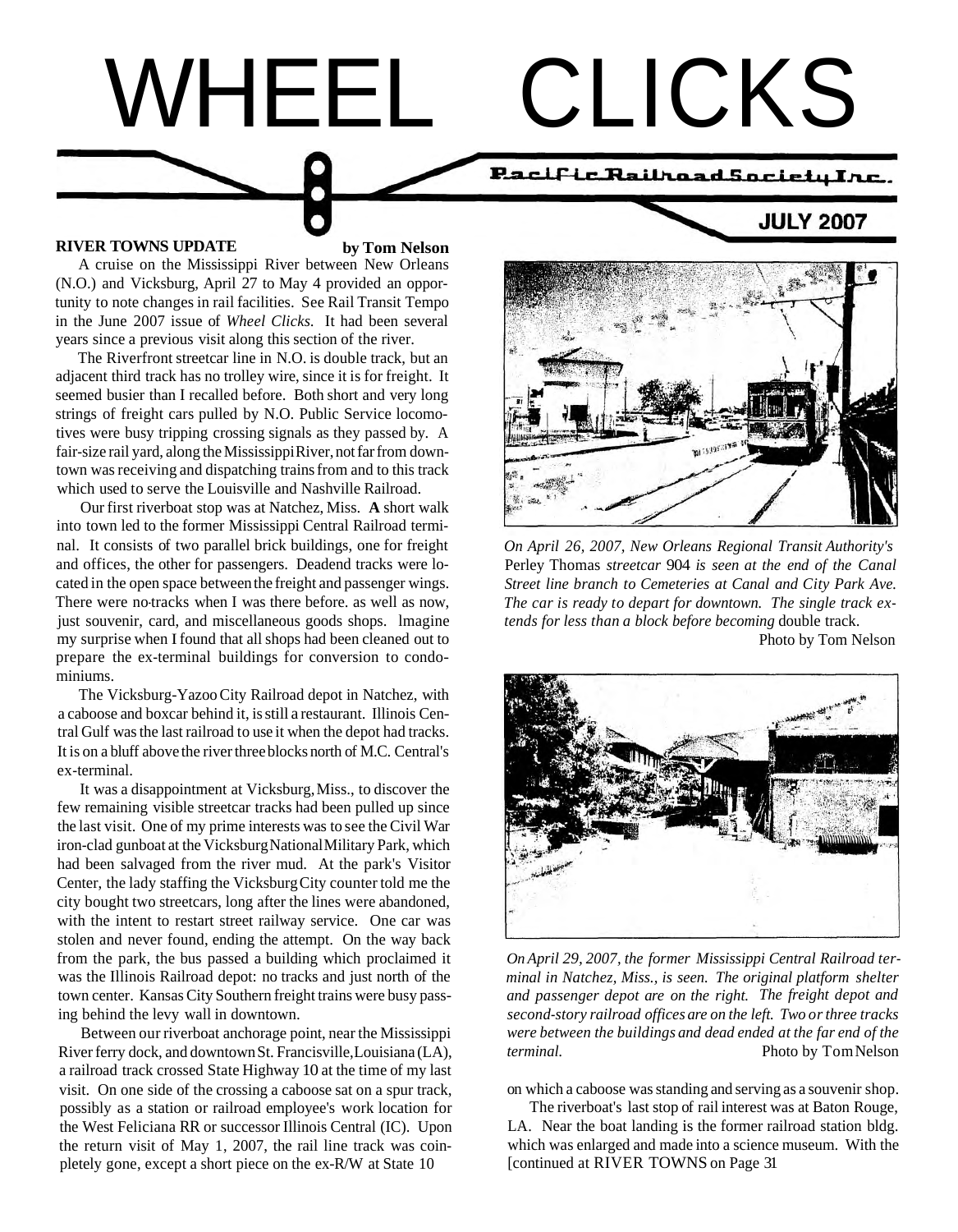

**Railroads - The Backbone of America**

# **WHEEL CLICKS**

**JULY 2007 VOLUME 71, NO. 4** 

| EDITO mummummummummummummummummummum DICK FINLEY |  |
|--------------------------------------------------|--|
|                                                  |  |
|                                                  |  |

Opinions expressed in unsigned articles are those of the editorial board, and do not necessarily reflect the opinions of the Society, its officers or directors. Opinions in signed articles are those of the author only. All rights reserved. ISSN: 0043-4744. c2007 BY PACIFIC RAILROAD SOCIETY, INC.

Published monthly by Pacific Railroad Society, Inc., P.O. Box 80726, San Marino, California 9 11 18-8726. The Society is a California chartered, nonprofit organization of those who share an interest in railroad operations, travel and history. Telephone (562) 692-4858.

**Membership Dues: \$35.00 per year** 

**PACIFIC RAILROAD MUSEUM** is operated by Pacific Railroad Society at 210 W. Bonita Ave., San Dimas, CA 91773. Telephone (909) 394-0616. Museum e-mail: PRSTrainman@aol.com Open Saturdays. 10 a.m.-4 p.m.; Wednesdays 1-5 p.m.

**MUSEUM COMAZITTEE CHAIR** ................................. **LINDSAY SMITH** 

**EXCURSION DIRS.** .......... **BARBARA SIBERT, VINCE CAMMARANO**  For excursion informaton, phone (626) 570-8651 or (818) 445-8723.

**WEB MASTER** .............................................................. **RUSSELL HOMAN**  INTERNET Home Page: http://www. pacificrailroadsociety.org

| BOARD OF DIRECTORS OF PACIFIC RAILROAD SOCIETY. INC.                                   |  |
|----------------------------------------------------------------------------------------|--|
|                                                                                        |  |
|                                                                                        |  |
| BILL SMITH municipal content of the content of the state of the state of the SECRETARY |  |
|                                                                                        |  |
|                                                                                        |  |
|                                                                                        |  |
|                                                                                        |  |
|                                                                                        |  |
|                                                                                        |  |

**PRS NEWS — ARRIVALS AND DEPARTURES**<br>July 6 Board Meeting, 7:30 p.m., Valencia Room Board Meeting, 7:30 p.m., Valencia Room at Fri. Joslyn Center. 210 N. Chapel Ave., Alhambra. July 7, 14, Pacific Railroad Museum work party, 10 a.m. to 4 21, 28 p.m., Bonita & Monte Vista Sts., San Dimas. Sats. Committee meeting: 28. July 7, 14, Rolling Stock repair day, 8:30 a.m. to ?, Saunders 21. 28 Yard, Noakes & Herbert Sts., Commerce. Regular Sats. day: 7, 21; Extra day: 14 ,28. Committee Mtg.: 21. July 13 Membership Meeting, 7:30 p.m.. Alhambra Room Fri . at Joslyn Center, 210 N. Chapel Ave., Alhambra. July 20 Slide night at Saunders Yard, 7:00 p.m., Noakes & Fri. Herbert Sts.. Commerce. Everyone Welcome. Aug. 3 Board Meeting. 7:30 p.m.. Valencia Room at Fri. Joslyn Center, 210 N. Chapel Ave., Alhambra. Aug. 4, 11. Pacific Railroad Museum work party, 10 a.m. to 4 18, 25 p.m.. Bonita & Monte Vista Sts., San Dimas. Sats. Committee meeting: 25.

|           | Aug. 4, 11, Rolling Stock repair day, 8:30 a.m. to ?, Saunders |
|-----------|----------------------------------------------------------------|
| 18.25     | Yard Noakes & Herbert Sts Commerce. Regular                    |
| Sats.     | day: 4, 18; Extra day: 11, 25. Committee Mtg.: 18.             |
| Aug. $10$ | Membership Meeting, 7:30 p.m., Alhambra Room                   |
| Fri.      | at Joslyn Center, 210 N. Chapel Ave., Alhambra.                |
| Aug. 23   | Exc. #530 Feather River Railroad Days Festival                 |
| Thurs.    | leave L.A. 10:45 a.m. motorcoach to Bakersfield.               |
| Aug. 27   | Exc. #530 return L.A. 6:40 p.m. from Bakersfield.              |
| Mon       |                                                                |

**MEETING PROGRAMS** by Russ Davies July 13 - **Tehachapi Loop in snow, December 1988, and "Trains, Trains, Trains." Robert Fogt** and his **Video** artistry will take us there. **Be there, and bring slide briefs!** 

August 10 - The best of **your Museum's slide collections!**  You'll see action from the cameras of **Dave Cameron, Ted Damon, Bill Farmer, Herb Johnson, Ralph Melching, Vic Uzoff,** and more. **Don't miss this one! (And bring slide briefs.)** 

#### **MEMBERSHIP by Viriginia Grupp**

Renewal memberships were assigned seniority numbers up to 429. Voted into PRS at the Board meeting on June 1, 2007, were Joseph Bonino, 430: Harry Peat, 431; Bob Krave, 432; Vicki Lynn Ranson, 433: John Bouman, 434; Pam Keyes, 435; and Ed Miller, 436. Welcome aboard.

### **ABRIDGED BOARD MINUTES - MAY 4.2007**

TREASURER: Keith Ogle resigned from the office of Treasurer. We need to eventually appoint a new Treasurer who will oversee bookkeeping and other duties. The Assistant Treasurer, Marti Ann Draper, will pay the bills and ordinary expenses of PRS. Marti Ann Draper was appointed chair of the Budget Committee. All financial items should be mailed to Pacific Railroad Museum, from which they will be forwarded to appropriate parties.

MUSEUM: Director Lindsay Smith reported the estimated new roofing cost of \$37,000. The San Dimas Historical Society will move to the Walker House in the future.

SPECIAL EVENTS: The Christmas Banquet will be held on Dec. 9. 2007 at the Chicken Dinner Restaurant at Knott's Berry Farm.

ROLLING STOCK: Director Walters reported that the Hi-Level car was spotted at Saunders Yard. People jumped to the task of initial cleanup and paint-stripping and other things. The blowers are functional. One of the dorm rooms will be used for food preparation. There are loads of room for storage.

As for the National Forum,the shop forces were looking at the end of June for excursion readiness.

UNFINISHED BUSINESS: Director Draper moved that the Board authorize the President, Treasurer and Assistant Treasurer to sign checks and to eliminate the requirement that checks be countersigned by the President, Vice-President or the Secretary, and further that this resolution be a part of the Standing Rules of the Corporation. The resolution with second was adopted by voice vote.

Director Draper moved that the Board adopt changes to the Bylaws as stated in items 3-8 of the Bylaws Committee memo.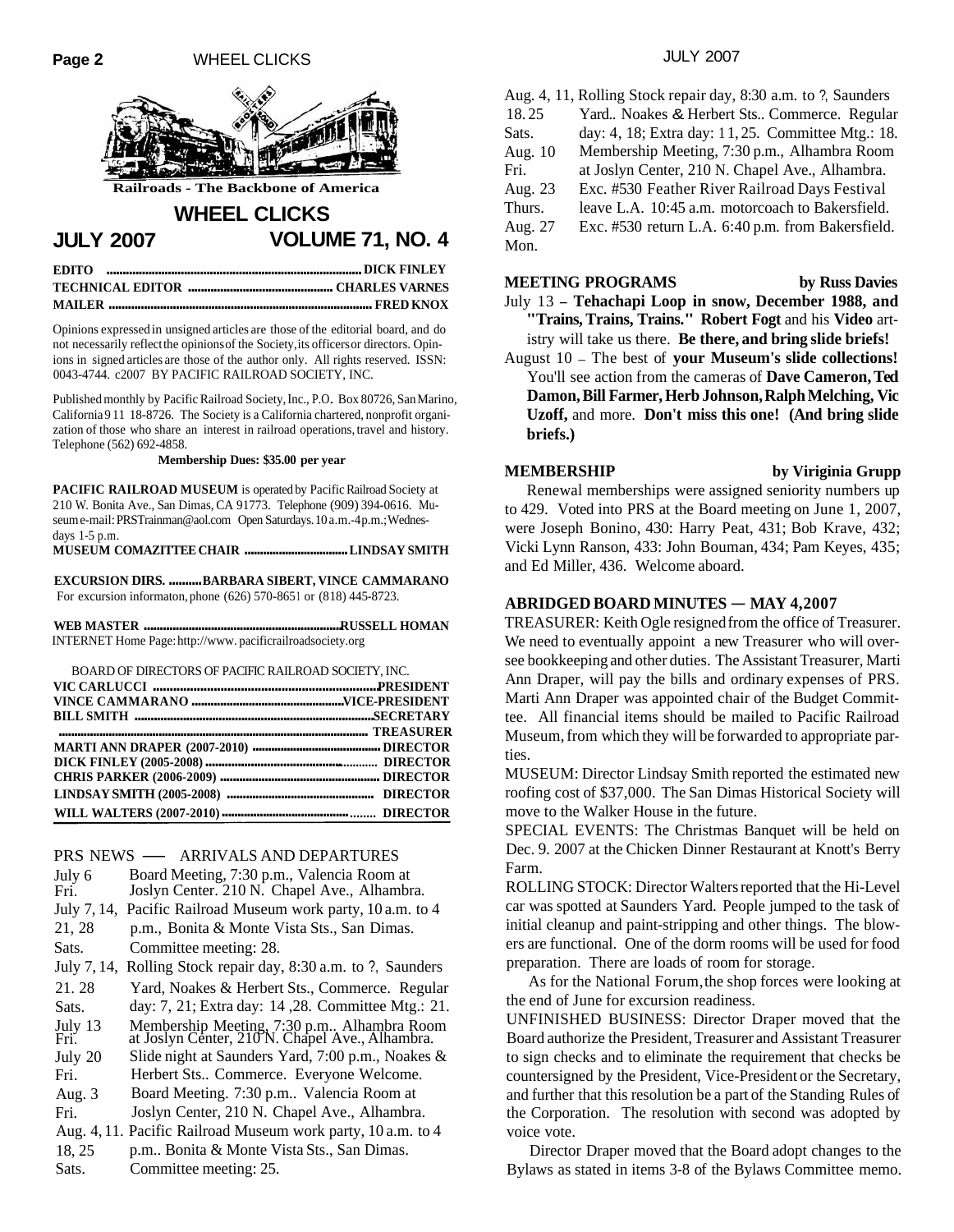The motion with second was adopted by voice vote.

Director Draper moved that the Rolling Stock Committee chair be authorized to write a letter to the Utah Transit Authority asking for the donation of a former C&NW-Metra cab car. The motion with second was adopted by voice vote. [Info. from complete Board Minutes by Secretary Bill Smith]

## **[RIVER TOWNS** from Page 1]

old state capitol just across the street, it was quite convenient for the legislators. There were no readily apparent changes since the previous visit. The IC line remains between the building and the river and was quite active with passing freights.

A train was still displayed on a track at the south end of the ex-depot. The latter consisted of IC 0-6-0 steam locomotive 333 and four passenger cars, which had received little or no cosmetic attention for quite a while. Among the collection making up the consist were a railway post office car, a diner, sleeper (if I remember correctly), and an open-end, observation, business car. Except for the Southern Railway diner, all were identified as IC equipment.

## PACIFIC RAILROAD MUSEUM by LINDSAY SMITH

Arie Korporaal has commenced digitizing our 35 mm slide collection. He took a book of Volkmer slides and made a list of the slides as well as a DVD of the set. Russ Davies, Bob Washburn, Tim Muck and others have been assembling our slides in archive boxes. Arie has started the digital record on Box 1 the Melin excursion slides. A box will hold over a thousand slides and we have 43 boxes at present.

Joe Moir continues to make a list of the Ralph Melching negatives. He is assembling the negatives and prints when we can find them, so that the collection can be accessed.

Larry Aandahl has cleaned up the flood lights on the front of the Museum. The lights had stopped coming on in the evening. The light fixtures were corroded and the wiring was not professional. The lights now respond to a sensor and the old timer was removed. Larry maintains the building HVAC system and his skillful attention to the Museum systems have saved countless budgetary crises.

Matt Wyle has been working on the flat files. He is making a listing of the collection pieces in the twenty or more drawers.

MelGoyen has made addition DVDs from our film collection. We have Added Steam 10 and 11. There is a new flier listing the contents of the Museum DVDs in this issue. We have sold about a hundred to our members and friends. Jim Baker and Roger Fogt continue helping on the book inventory.

Owen Danaher has been helping Marti Ann Draper keep the Society books. We have the books in the Museum Office Computer. Owen has also been receiving the Membership Drive Mail and passing it on to Virginia Grupp, the Membership Committee Chairperson. So we are fairly busy. We have frequent visitors to the Museum and enjoy showing communications and history of our local area.

We are currently negotiating the repair of the roof. We have to replace the window casements on the North Side because dry termites have infected more than one window sill. Then it will be time to repaint the exterior again. Although we "rent" the space for a dollar a year, maintenance of the building and resto-

#### ration to its original appearance is very expensive. FREIGHT MOVEMENTS

There is good and bad news about freight movements. The railroads are working hard to increase capacity. Although the West is mountainous, the UP and BNSF are running 13,000 footlong consists. The weather and changes in the economy caused unexpected changes. Intermodal trailers and containers have recently become more numerous than coal and commodity shipments.

## SWIFT TRANSPORTATION INTERMODAL SALES

An Intermodal service provider for just the past two years, trucking firm Swift Transportation Co. Inc. is logging much container-on-flat-car (COFC) business. So far this month, the company has racked up new COFC accounts that are expected to generate more than \$70 million in annual revenue.

To keep up with the growing business, Swift recently placed orders for 750 additional 53-foot containers. Delivery is scheduled to be completed in time for the fall peak. Swift. which manages a fleet of 5,000 containers, retains an option to purchase an additional 2,000 containers this year. All of Swift's containers will be equipped with satellite tracking.

"We believe that intermodal is an exciting growth opportunity for us," said Jerry Moyes, chairman, president and chief executive officer of Swift holding company, Saint Corp., in a prepared statement. "Intermodal allows Swift to offer a full suite of services to its customers, including traditional line-haul, dedicated, brokerage and cross-border services into Canada and Mexico."

RAIL FREIGHT BELOW YEAR AGO LEVELS WASHINGTON, May 17, 2007 - Rail freight traffic on U.S. railroads remained below last year's level during the week ended May 12, the Association of American Railroads (AAR) reported today. Severe weather conditions - including massive flooding in some sections of the country - contributed to the decline.

Intermodal volume totaled 232,435 trailers or containers, down 3.9 percent from last year, with container volume down 1.1 percent and trailer volume down 13.6 percent.

Carload freight, which doesn't include the Intermodal data, totaled 320,620 cars for the week, down 7.0 percent from last year. Loadings were down 8.5 percent in the West and 5.1 percent in the East. Total volume was estimated at 32.7 billion ton-miles, down 5.8 percent from last year.

Cumulative volume for the first 19 weeks of 2007 totaled 6,100,454 carloads, down 4.4 percent from 2006; 4,3 13,308 trailers or containers, off 1.1 percent: and total volume of an estimated 620.7 billion ton-miles, down 3.1 percent from last year.

Combined cumulative volume for the first 19 weeks of 2007 on U.S. and Canadian railroads totaled 7,569,442 carloads, down 3.9 percent from last year, and 5,167,932 trailers and containers. down 0.6 percent from last year.

Railroads reporting to AAR account for 89 percent of U.S. carload freight and 98 percent of rail Intermodal volume. When the U.S. operations of Canadian railroads are included, the figures increase to 96 percent and 100 percent. The Canadian railroads reporting to the AAR account for 91 percent of Canadian rail traffic. Railroads provide more than 40 percent of U.S. intercity freight transportation, more than any other mode, and rail traffic figures are regarded as an important economic indi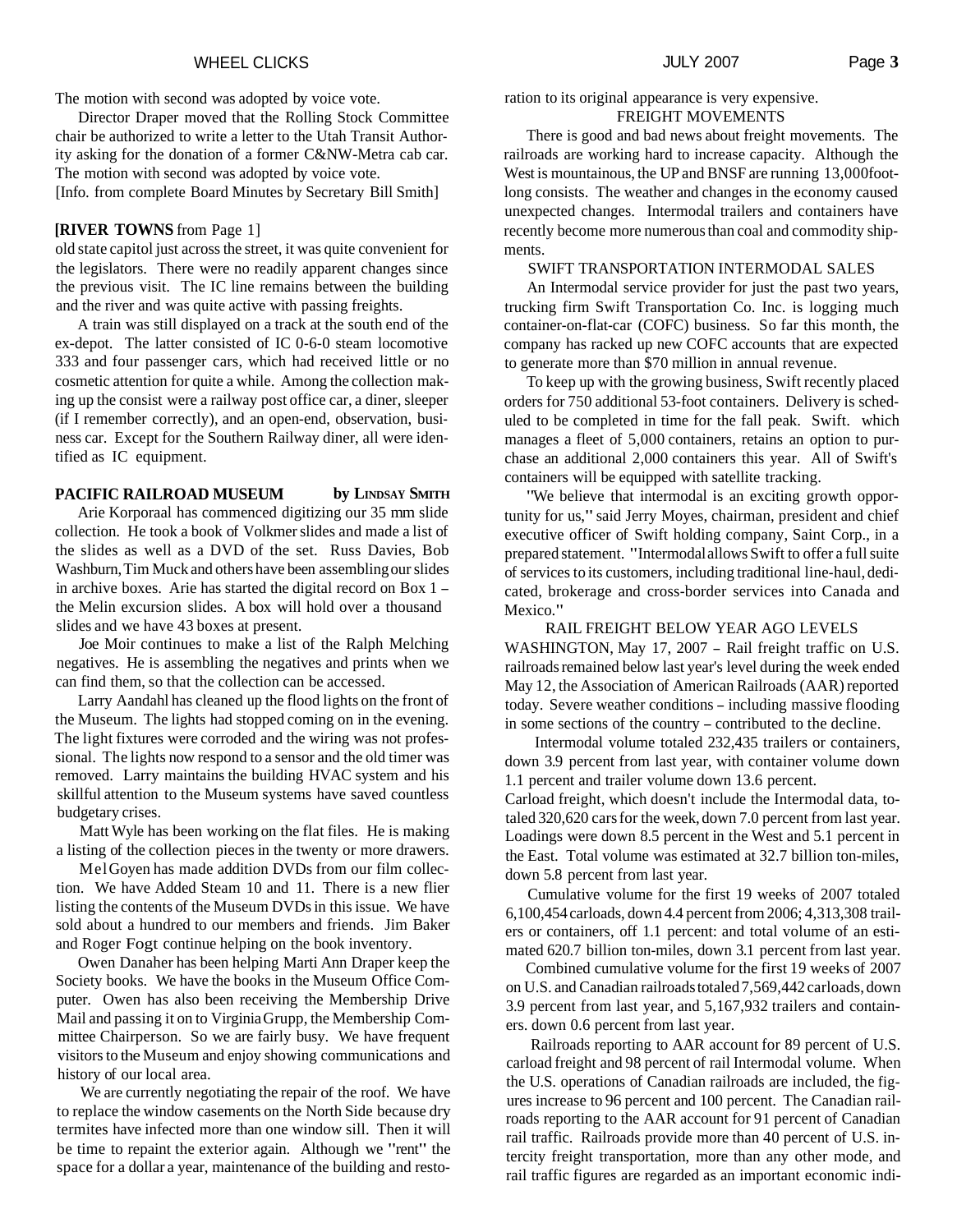cator. From the **AAR** web pages,

### **S. CALIF. COMMUTER RAIL by DICK Finley** RIDERSHIP

Metrolink weekday, systemwide, average trips during April decreased only 114 from March to 42,859 or 0 percent. The San Bernardino Line decreased 2 percent to 12,170 trips.

Metrolink weekday, systemwide schedule adherence during April was 96 percent. The least schedule adherence was the Inland Empire/OC Line at 92 percent southbound and 93 percent northbound.

#### RAILROAD BRIDGE PROJECT

In July 2006 the Alameda Corridor-East Construction Authority began construction of a railroad bridge and roadway underpass on Brea Canyon Road adjacent to the Metrolink Industry Station. A temporary 'shoofly' detour track has been constructed immediately south of the existing tracks. A temporary platform waiting area then was constructed between the two sets of tracks with access to the north shoofly track from the parking area at the north.

Commuters started using the new platform on May 21, when Metrolink trains began using the shoofly track. Freight trains were to start using the southem-most shoofly track on May 19. Trains will travel on the temporary tracks for approximately one year, until the bridge construction is completed.

#### RIVERSIDE GRADE SEPARATION

In May the City of Riverside was to break ground on a new railroad grade separation project at Jurupa Avenue.

## PERRIS VALLEY

**A** bill meant to help bring Metrolink commuter rail service to downtown Perris and Moreno Valley stalled at its first committee hearing in Sacramento over design-build. The bill would have allowed the transportation commission to hire one company to design and build the rail extension as a way to save time and money. Willie L. Pelote, a lobbyist for the American Federation of State, County and Municipal Employees, said he wants to put the brakes on design-build. "I don't think we need to continue to let people convince us that somehow taxpayers will benefit from the design-build," Pelote said.

The bill's author, Assemblyman John J. Benoit, R-Bermuda Dunes, pulled the Legislation from the Assembly Transportation Committee after it became clear the panel would reject the measure. Benoit plans to push it again in 2008. As a result, Metrolink - and not the Riverside County Transportation Commission - might become the lead agency to keep the Perris Valley Line extension on schedule.

#### PLACENTIA STATION PLAN

Orange County Transportation Authority agreed on Mar 27 to provide \$8 1,000 for the environmental portion of a Metrolink station on the 91 Line on Crowther Ave, between Melrose and Main Streets in Placentia. The project would cost more than \$31.7 million. The first phase is estimated to cost \$16.6 million and includes building a new station track, platform, shelters, parking and bus access.

#### LANCASTER LAYOVER

At the Southern California Regional Rail Authority (SCRRA) Board Meeting on May 11,2007, a contract was authorized for the Lancaster Layover/Utility Services Enhancements to AtlasAllied, Inc, in the amount of \$1,065,392 plus a 10 percent contingency. Award is contingent upon approval of additional funding by the Los Angeles County Metropolitan Transportation Authority and resolution of any timely-filed protest

Construction of a sanitary sewer system along with water service stations and paved walkways at the Lancaster Layover is needed to provide utility service enhancements to allow SCRRA. maintenance crews to service the Metrolink rolling stock.

#### **CALTRAIN NEWS by Mike Gordon**

As of June 1, Caltrain has experienced a significant drop in trespasser fatalities compared to last year. The main reason for this is probably just luck, but it could also be attributed to public education and increased vigilance by train crews and law enforcement agencies.

As part of Caltrain's public education campaign, on May 30. Amtrak police joined with officers from 24 agencies from San Francisco to Gilroy to inform motorists and pedestrians about railroad safety. During the six-hour exercise, officers handed out 108 citations for rail related violations. Eight warning were also issued.

In May, Caltrain was the recipient of the SAMCEDA Business *Award of Excellence,* presented by the San Mateo County Economic Development Association. The award recognized Caltrain for its "reinvention," which began in 2005 with a revamping of its schedule, including the addition of the popular Baby Bullet trains. The reinvention, coupled with an improving economy, led to a nearly 40 percent increase in ridership, after three straight years of decline.

Following the SAMCEDA Award, Caltrain also received accolades from the San Mateo County Board of Supervisors, U.S. Congressman Tom Lantos, State Assemblymen Gene Mullin and Ira Ruskin, and State Senator Leland Yee.

Work will be starting this summer on a S13 million upgrade of the Burlingame station, The finished product will resemble other station upgrades with the current center platform removed and separate platforms built for boarding on both sides of the tracks. New pedestrian gates and signals will be installed at both ends of the station.

The new configuration will allow two trains to occupy the station at the same time. This will speed up operations because one train will no longer have to "hold out" for another train to leave. The project should be finished by next summer and will include the installation of a gate at a pedestrian crossing about a half mile to the north, which now includes only a stop sign.

Caltrain carries more than 2300 bicyclists every weekday and greatly values their opinions. A Caltrain survey was conducted in May to gauge usage patterns and experiences of passengers who either bring their bikes on board, or park their bikes at or near Caltrain stations. Results will be available later this summer.

### **2006 HARRIMAN SAFETY AWARD WINNERS**

The E.H. Harriman Awards celebrate the achievements of railroads with the best employee safety records by awarding twelve gold, silver or bronze awards in four categories at an annual luncheon and awards ceremony. Three categories are based on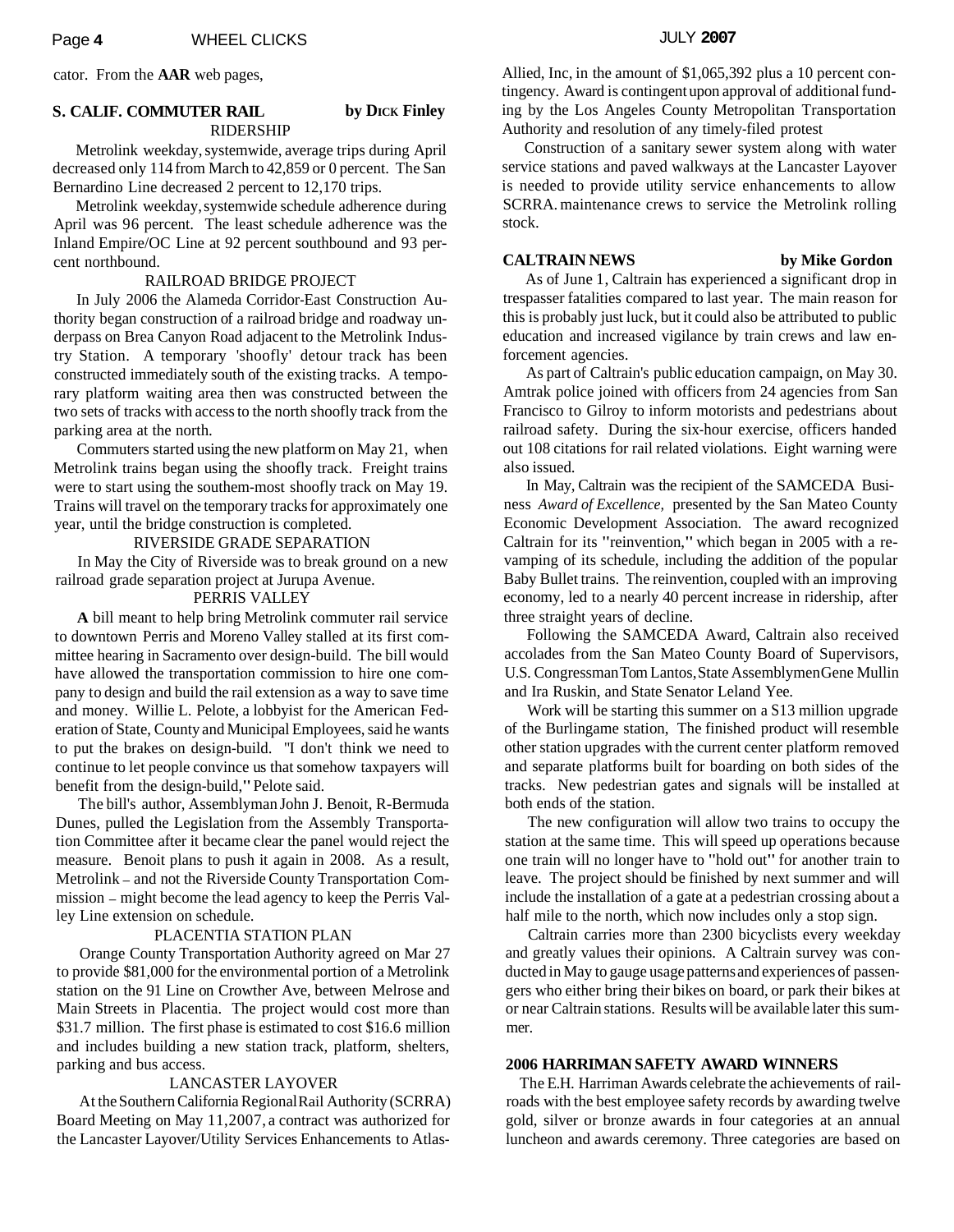employee hours worked in a calendar year. The fourth category, S&T is for switching and terminal companies.

Group A consists of line-haul railroads whose employees worked 15 million employee-hours or more during 2006. Norfolk Southern won the gold award for the eighteenth year in a row. CSX Transportation and the BNSF Railway won the silver and bronze awards respectively.

Group B is composed of line-haul railroads whose employees worked 4 to 15 million employee-hours in 2006. Kansas City Southern Railway won the gold award, moving up from silver last year. Canadian Pacific Railway (US operations) and the Long Island Rail Road won silver and bronze awards respectively.

Group C includes railroads whose employees worked less than 4 million employee-hours during the year. Florida East Coast Railway won the gold award. Central Oregon & Pacific Railroad and BNSF Suburban Operation in Chicago received the silver and bronze awards respectively.

Group S&T awards went to the Birmingham Southern Railroad (gold), Conrail (silver), and the Terminal Railroad Association of St. Louis (bronze).

Certificates of Commendation were awarded recognizing four railroads with continuous gains in employee safety improvements over a three-year period and showing the most improvement between 2005 and 2006. Certificates went to CN (US operations) for Group A. Kansas City Southern Railway (Group B), Northern Indiana Commuter Transportation District (Group C), and Birmingham Southern Railroad for Group S&T.

The Harriman Awards was founded by the late Mrs. Mary W. Harriman in memory of her husband, Edward H. Harriman. Today, the awards are administered under the auspices of the E.H. Harrirnan Memorial Awards Institute, with support from the Mary W. Harriman Foundation.

Railroads' commitment to safety is an integral part of the culture of railroading in America. Today, employee injury rates have declined sharply - down more than 80 percent since 1980. In fact, today railroad employees have injury rates comparable with employees working in the retail or food service industry and lower than those in other modes of transportation.

Harriman winners are selected by a committee of representatives from the transportation field and are granted on the basis of the lowest casualty rates per 200,000 employee-hours worked with a formula that accounts for volume of work performed as well as the number of fatalities and occupational illnesses. All data are documented by the Federal Railroad Administration. [Info. from www.aar.org via Charles Varnes]

#### **ALLIED MODEL TRAINS TO RELOCATE**

Driving along Sepulveda Boulevard in Culver City, one can see what Los Angeles union Station. This is not a mirage, but a model train store built in the likeness of downtown's iconic bus and train depot, which offered everything from shiny red box car models made in the 1930s to the latest miniature locomotives with digitally-enhanced whistles. Closing its landmark Culver City location on May 12, Allied Model Trains was the brainchild of its owner for the last three decades, Allen Drucker, who turned a boyhood hobby into his life's work.

Fast-forward to 1974. The Long Beach State graduate and avid model train collector was five years out of college, when

he ran into a friend who had recently quit fixing cars to run his model train store full-time. When Drucker found out that the \$20,000 required up front to **buy** the business was more than he could afford, he sold his home. his car and his model train collection to scrape together the money to buy the Allied Model Trains business and inventory.

His first four years in business, Drucker worked in the store seven days a week, staying open as late as 9 p.m. and barely broke even. Drucker's revenues multiplied, but still he was not satisfied. He envisioned something bigger, something better.

Spotting a for-sale sign one day in front of a Sepulveda Blvd. property, Drucker bought the property and in 1989. opened Allied Model Trains in its present location, debuting as a singlestory replica of Union Station and the world's only building specifically designed to house a model train store.

In 1992. he purchased another building on Sepulveda Blvd. and used it as a warehouse while adding the second story he had always wanted to his store, which became his office. Drucker had always imagined that when he was finished with Allied Model Trains, he would simply sell the business and stay on as landlord. However, locating a model train business that could afford the \$30,000 in rent per month that his business is now worth was all but impossible. So when Drucker sold his business to Fred Hill and Brian Brooks from Pasadena competitor The Original Whistle Stop, along with former Allied employee, Nick Barone, he did it knowing they would have to relocate to a new space.

The new Allied Model Trains store, opening in July at another Sepulveda Blvd. location, will be approximately one-third the size of the current store. ''This worked out well for me because I built (the store)." he said. "but (small businesses) are drying up one by one. **I** don't like that." Drucker looks forward to catching up on traveling once the sale is finalized.

[Info. from *West Hollywood Independent* via Bob Drollinger]

#### **LOS ANGELES COUNTY RIDERS**

During the month of March 2007, the average number of weekday riders traveling on trains going to, from, or within Los Angeles County, other than on Amtrak. was 308,673. This was a 7 percent increase over last month.

#### **QUIET ZONE IN BANNING, CALIFORNIA**

The San Gorgonio Avenue railroad crossing in Banning, California, will become that city's first attempt at a Quiet Zone, which is an option that cities can employ to minimize disruption caused by freight train locomotives' loud horns. Railroad Controls Limited recommended a wayside horn system for the crossing. Other options for Quiet Zone crossings include temporary crossing closures during off-peak hours. four-gate crossings, and median strips on either side of the crossing.

"The wayside horns point their sound right at oncoming traffic, where you want it," Duane Burk, Banning's director of public works, said. "They also have a much smaller sound footprint than the railroad horns."

In the event that a wayside horn doesn't sound due to a malfunction. a strobe signal notifies the engineer, who then uses his locomotive horn as a backup. The wayside horn system will cost about \$75,000-\$90,000 for horn equipment and \$15,000 for the equipment to link it to Union Pacific communications. [Info. from Railroad Newsline via Ken Ruben]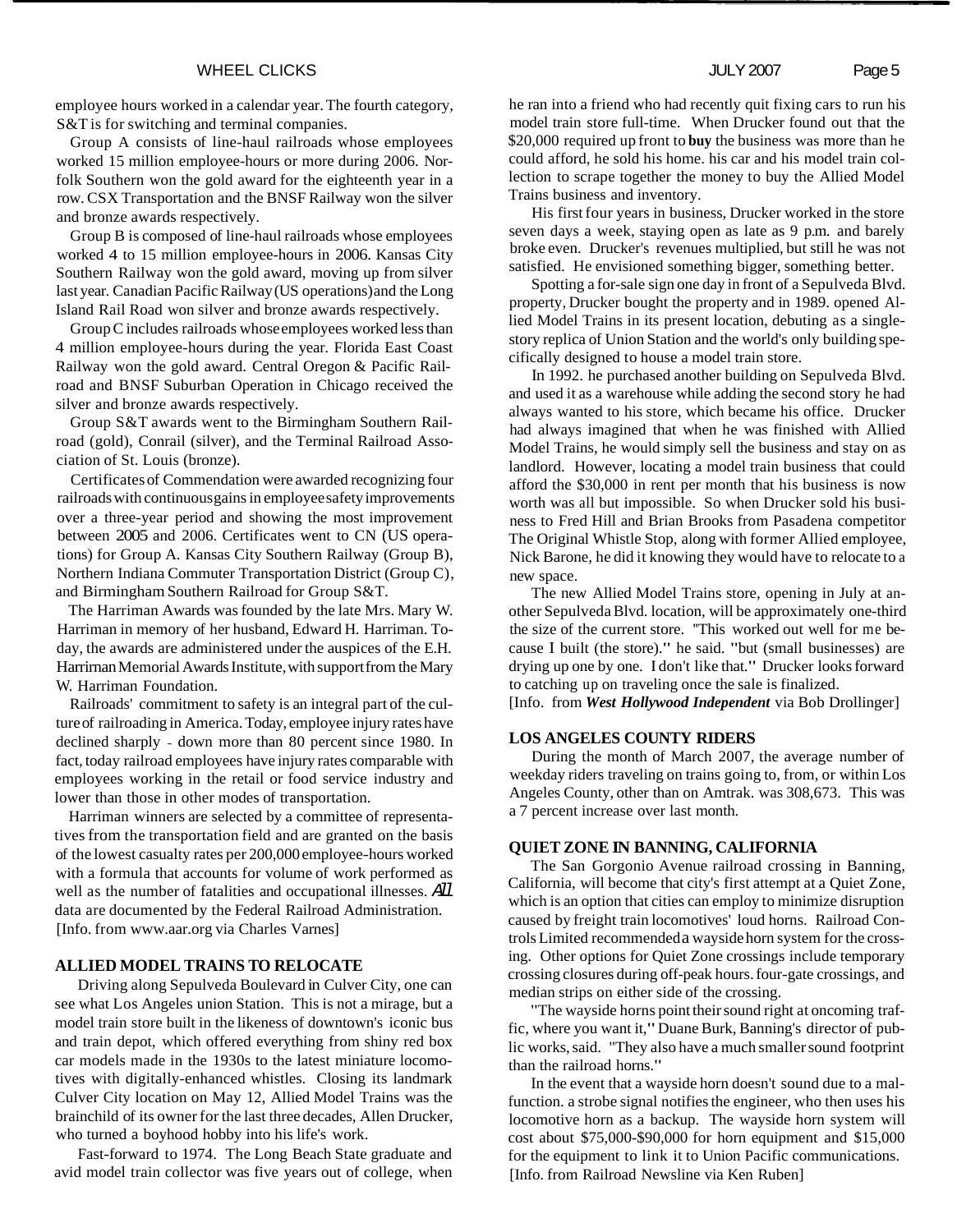#### **UNION PACIFIC GREEN LOCOMOTIVES**

From its very beginnings, the key to a locomotive's power has been its ability to convert fuel into motion. During the 19th and early 20th centuries, locomotives harnessed steam to move trains. Almost anything that would burn was used to fuel a fire under a water-filled boiler that created the steam.

In the early 1930s, electricity began replacing steam. Locomotives became electric power generators producing electricity to drive motors attached to axles and wheels. Diesel became the fuel of choice to power the on-board engine that helped generate the electricity.

In 2002, Union Pacific's Mike Iden, general director of car and locomotive engineering, thought it was time to take locomotive technology to the next level. Since many locomotives do not require maximum horsepower (1,200-to-2,100-horsepower for switch or yard locomotives and 4,000-to-6,000-horsepower for long-haul road locomotives) all the time, Iden investigated the development of a switching locomotive that would use modern off-road diesel engines. Modern off-road diesel engines would be capable of providing the lower power required by typical switching locomotives while reducing fuel consumption and, most importantly, exhaust emissions. Instead of having one large conventional locomotive diesel engine operating at various speeds, only one of which was most fuel efficient, why not use multiple smaller diesel engines, running in combinations of 1,2 or 3 engines, to produce the required horsepower levels?

"My vision was to package the diesel engine, electrical generator and even the cooling system radiator in one compact, easily replaced module called a generator set or 'genset."' Iden said.

He began work to find out if several gensets could be assembled together on one locomotive platform to produce the same power as one older conventional diesel locomotive engine. Mass-produced locomotives with multiple diesel engines had previously been manufactured in the United States, but never using the design concept of multiple, modular, easily replaceable gensets. The only exception was an experimental high-speed passenger locomotive built with modular diesel-generator sets in 1941; it was never sold nor were any other such locomotives built.

Iden started discussions about genset switchers with a small Illinois-based locomotive remanufacturing company, National Railway Equipment, and spent more than a year refining the concept and making preliminary plans for a prototype called the "Genset switcher."

In 2004, Union Pacific authorized construction of a prototype low-emission Genset locomotive. No manufacturer offered such a locomotive, and many doubted the feasibility or need for such a switching locomotive.

Undaunted, Iden moved forward and a prototype1400 horsepower Genset was built for UP during 2005 and tested in Illinois and California. The prototype is powered by two generator sets, each with a 700-horsepower, ultra low-emissions off-road Curnrnins diesel engine that reduce nitrous oxide and particulate emissions by up to 80-90 percent, while using as much as 1 6 percent less fuel compared to other low-horsepower locomotives. The 16 percent less diesel fuel usage also translates into a minimum 16 percent reduction in greenhouse gases.

The entire Genset locomotive and each of its two generator

sets are computer controlled. One generator set is initially used when starting the locomotive. As the locomotive engineer goes to increasingly higher throttle settings, the second genset engine is quickly started and begins providing power. When that power demand is no longer needed, the second unit automatically shuts down. The prototype Genset locomotive also was equipped with Automatic Engine Stop Start (AESS)technology, that shuts down the locomotive when it is not in use. Most importantly, emissions tests on the prototype found that the 80-90 percent reduction in exhaust emissions was practical and could be achieved.

Though still being evaluated in early 2006, the prototype Genset locomotive worked well enough for UP to move beyond the prototype stage. In February 2006, Union Pacific expanded its use of Genset technology by ordering 60 bigger-and-more powerful production versions from National Railway Equipment - all for use in UP'S Los Angeles Basin rail yards. Each new Genset locomotive is powered by three 700-horsepower ultra low-emissions U. S. Environmental Protection Agency (EPA) non-road Tier 3-certified 6-cylinder Cummins diesel engines. All 60 of the Gensets, bound for Los Angeles, are expected to be delivered and working by July 2007.

Also in early 2006, Union Pacific ordered 98 2,000-horse power Genset switching locomotives from Railpower Technologies. Each is powered by three generator sets with EPA Tier 3-certified 8-cylinder Deutz diesel engines. All 98 are being assigned to Union Pacific rail yards in Texas.

Genset locomotives are just one of the technologies Union Pacific is pioneering to help reduce Iocomotive emissions. By the end of 2007 Union Pacific will have invested more than \$5 billion to purchase new, environmentally friendly locomotives, and will have invested millions of dollars to test technologies that reduce emissions from older locomotives.

[Info. from http://ww w.u prr.com/new sinfo/ via Charles Varnes]

## **RAILFANNING TO DEVORE by Dennis Giley**

On April 21,2007, a friend and I went railfanning. to Devore, where we had lunch at the restaurant by the railroad crossing... A UP freight was stopped in the siding with a brakeman in the restaurant, getting a lunch to go.

The engineer was impatient and blowing long blasts on the horn. The brakeman came out and asked us how long he had been doing that. I said about five minutes. He left his paid for lunch and run back to the train. where he got on and they left. The waitress came out and said she would make sure he got it the next time he came in.

#### **KOREAN BORDER TRAIN RUNS**

The trains that rumbled through the frontier dividing the Korean Peninsula for a one-time test **run** of restored rail links on May 17, 2007, represent a symbolic stride for reconciliation between North and South Korea. North Korea took nearly seven years before allowing the test run of trains agreed to in June 2000. There is no telling how long it could take before people can buy tickets for trips to the North. It is unlikely that North Korea will allow its citizens to make the trip south.

The Korean war ended in a 1953 cease-fire that has never been replaced with a peace treaty, leaving the two Koreas technically at war. The tests enabled North Korea to secure an agree-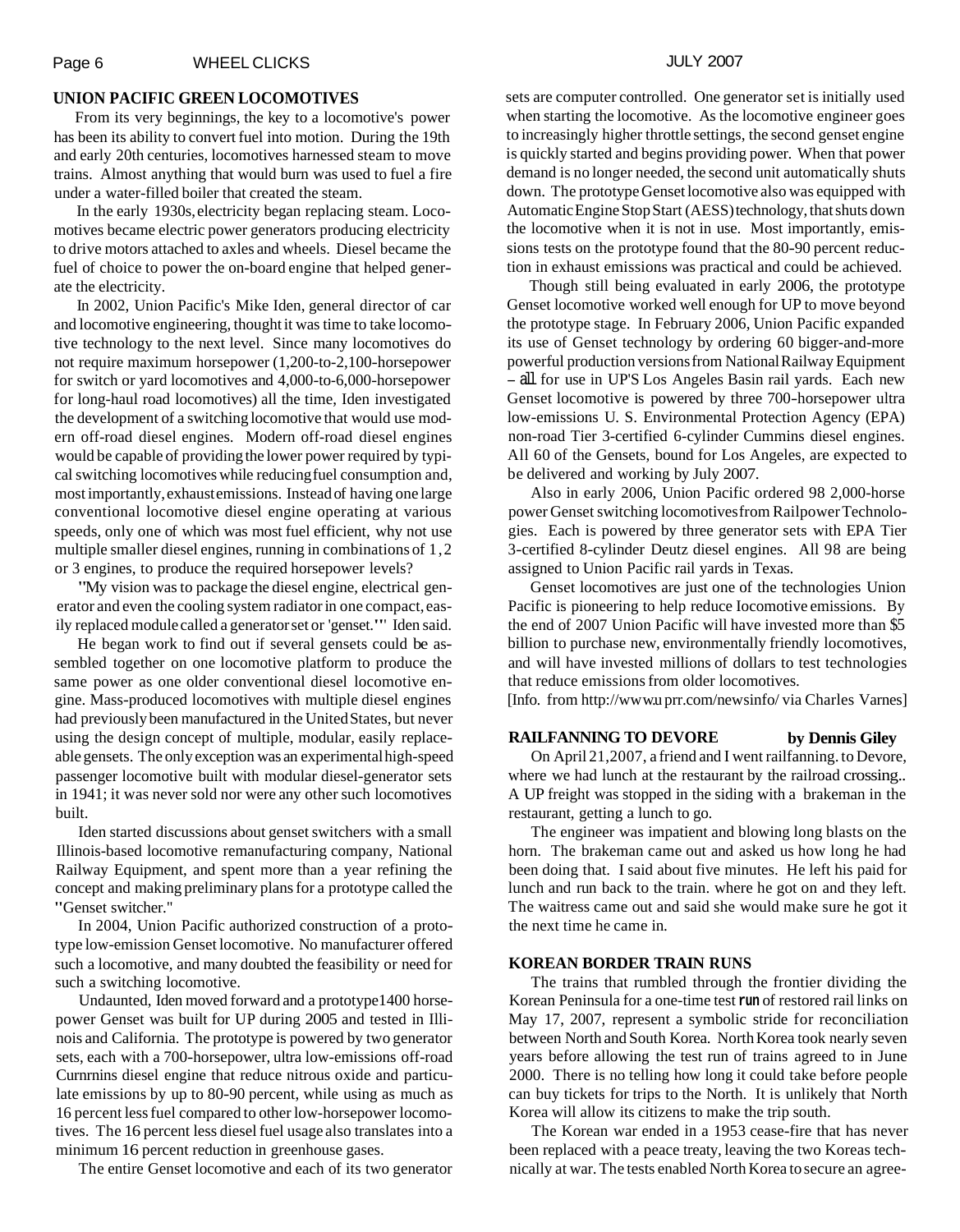#### WHEEL CLICKS **Page 7** and the ULICH 2007 **Page 7**

ment to receive \$86.6 million of raw materials to make clothes, shoes and soap to help its economy. In exchange, South Korea received rights to explore mineral resources in North Korea. The only fireworks that emerged that day across the DMZ were bursts of colored smoke send into the sky as the South Korean train headed north.

[Info. from *The Oregonian* via Caroline Hobson]

# **LOCOMOTIVE REPLICA AT NEVADA CITY, CALIF.**

Four retirees are working together to re-create an old locomotive from scratch for the Nevada County Narrow Gauge Railroad & Transportation Museum in Nevada City, California.

Team Leader Rolf Laessig and his other team members have machined most of the parts for the locomotive from an old 1910 lathe they found rusting outside of the museum and restored. The replica of the 1885 Porter locomotive is about one-third done. Laessig has raised almost \$14,000 for the project but figures he'll need another \$21,000 to complete the replica in 18 months. Since they started in July 2006, the wheels were the only part the men had to buy.

Jerry Hall helped complete a three-fourths scale model of the old Chicago Park railroad station along the famous narrowgauge line to Colfax during the gold mining heydays. He used to run the computer center for Santa Clara County. Richard Schilling, a former detective withe the Los Angeles Sheriff's Office, loves trains and doesn't mind getting his hands dirty.

The fourth team member. Dick Marundee, was a chemical engineer who has been volunteering at the museum for 17 years. He is shop foreman at the museum and field master when pieces are shipped for shows. "If you want to stay healthy and active, volunteer here; there's a lot of satisfaction," Marundee said. [Info. from Railroad Newsline via Ken Ruben]

# **MCCLOUD RAILROAD NO. 18 ON MOVE**

The showpiece of the Virginia  $&$  Truckee tourist railway – a 90-ton locomotive - rolled in and out of Carson City, Nev. on April 10. The McCloud Railroad No. 18 locomotive and its tender are on loan to Sierra Railroad's tourist rail in Oakdale, Calif., after sitting in storage for several years in a small town near Mount Shasta, Calif. The McCloud No. 18 ran on the Shasta Sunset Dinner Train near Mount Shasta.

The No. 18's operation on the Sierra Railroad Dinner Train and the Sacramento River Train are meant to generate interest in the future V&T. The 18-mile railroad from Carson City to Virginia City is expected to begin operating in 2010. [Info. from The Railroad Newsline via Ken Ruben]

# **CALIFORNIA HIGH-SPEED RAIL AUTHORITY**

The California High-Speed Rail Authority (CHSRA) was to have the first Stakeholder Working Group (SWG) for the Los Angeles to Orange County Corridor on June 13, 2007. The purpose of the SWG is to foster open communication among differing interests and serve to move the proposed high-speed train project forward in the spirit of compromise and cooperation while providing regional involvement for this corridor. While it was not a policy body, the meeting was to produce valuable feedback to help the project team build consensus for the project's alignment, service, and public involvement program. The

| <b>URBAN RAIL TRANSIT</b> |                     | by Dick Finley |                                         |         |  |  |  |
|---------------------------|---------------------|----------------|-----------------------------------------|---------|--|--|--|
| LOS ANGELES METRO RAIL    |                     |                |                                         |         |  |  |  |
| <b>RIDERSHIP</b>          |                     |                |                                         |         |  |  |  |
| April 2007                |                     |                | Red Line Blue Line Green Line Gold Line |         |  |  |  |
| Weekday Aver.             | 135,215             | 76.275         | 36,861                                  | 18,518  |  |  |  |
| Saturday Aver.            |                     | 87,656 55,914  | 21,236                                  | 13,423  |  |  |  |
| Sunday Aver.              | 74,291              | 42,616         | 17,275                                  | 10,977  |  |  |  |
| <b>Monthly Total</b>      | 3,961,585 2,038,509 |                | 945,397                                 | 497,419 |  |  |  |
| <b>PERSONNEL</b>          |                     |                |                                         |         |  |  |  |

Melvin Clark. deputy executive officer for Rail Transportation, has been named acting general manager for Metro Rail Operations. Clark will report directly to Interim Chief Operating Officer Carolyn Flowers until a permanent rail opertions general manager has been recruited. Clark, 49, has 26 years' experience in rail operations with regional transit agencies, rail engineering firms and railroad corporations. He joined Metro as director of rail activation in April 2002 and was named deputy executive officer in March 2003.

Beginning as a signal design intern at the Chicago Transit Authority in 1981, he later worked as a signal designer and signals engineer with two engineering firms, and in signals engineering and train control positions with Norfolk Southern in the 1980s and as train control engineer with Atlanta's MARTA system in the early 1990s. Prior to joining Metro, Clark served from 1996 to 2002 as manager of signals and communication and then as division director of rail systems with the Bi-State Development Agency, now known as metro." in St. Louis.

# **SECURITY**

Local, regional, and national law enforcement and transit authorities ran a real-time test of security measures at the Union Station Gateway (USG) complex on May 5. According to the exercise's grim scenario, the Department of Homeland Security had raised its threat level to "red," following a simulated terrorist attack on a commuter rail system somewhere in the U.S. "Terrorist" teams tried unsuccessfully to penetrate USG's security forces to place mock explosive devices in five critical areas inside USG. The majority of the terrorist teams were "captured" on Metrolink trains.

According to Dan Cowden, the exercise was the transit industry's largest multi-agency drill since the Sept. 11, 2001 attacks. He estimated approximately 250 officers took part in the exercise, which lasted from 7 a.m. to noon. "I was very pleased with the results," said Sheriff's Lt. Leo Norton, co-planner of the exercise with Sheriff's Lt. John Herrera. In reviewing the exercise, Norton discovered that it delayed the Metrolink trains only 15 minutes.

Deputies from the Transit Services Bureau (TSB) and Metro Security officers screened bus and rail passengers and pedestrians - and their luggage - as well as vehicles entering the USG complex. K-9 units also were a key part of the exercise. The dogs examined luggage that participating passengers placed in the aisle of rail cars. Dogs from the TSB and Los Angeles Police Department discovered a mock explosive device transported via vehicle to the Alameda Street entrance to Union Station.

Officer Juan Alba, of the Los Angeles Airport Police,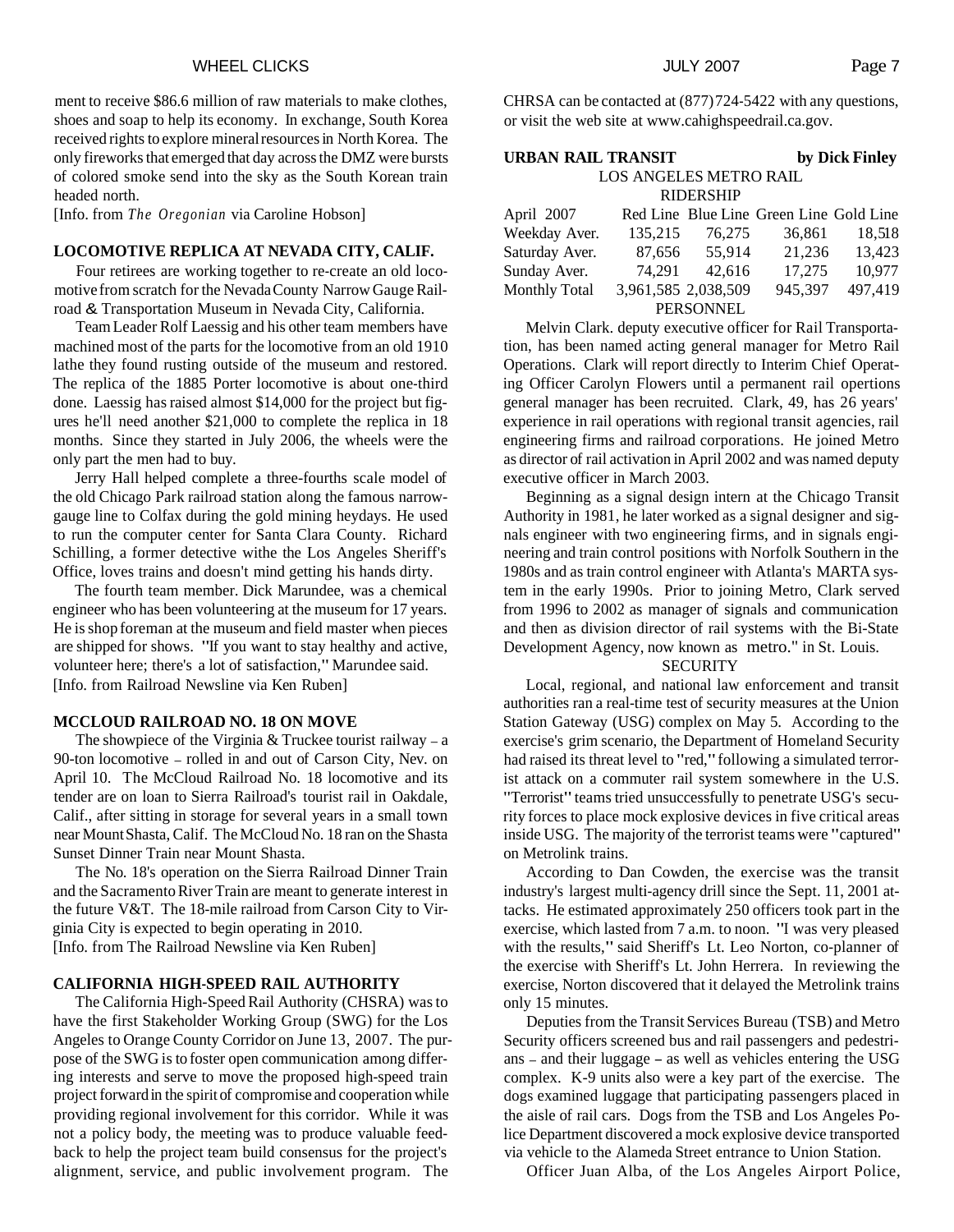searched Metro Gold Line trains at the Chinatown Station with Eno, a German shepherd. "People are more leery of the dogs. but they don't mind being searched." Other check points near USG included the Civic Center station, the Vignes Street pedestrian and vehicle entrances to USG, and multiple Metrolink stations.

# [Personnel & Security info. from *MetroPeople*] METRO FARE INCREASES

Los Angeles County Metropolitan Transportation Authority (Metro) approved the first across-the-board fare increase in more than a decade. The new fares - which apply to both bus and rail service - are less than the Metro's staff had sought, but will still increase the amount riders pay significantly over the next two years. The plan gradually increases fares every two years. beginning July 1, when day passes rise to \$5 from \$3, weekly passes jump to \$17 from \$14 and monthly passes spike to \$62 from \$52. One-way fare hikes won't come until July 1, 2009, rising from the current \$1.25 to \$1.50.

Under the approved plan, seniors 65 and older and disabled can ride buses and rails for 55 cents from 45 cents, and for 25 cents during off-peak hours. The reduced rate applies from 9 a.m. to 3 p.m. and then after 7 p.m. during the week and all day on weekends. The rate eventually increases to 35 cents by 2011. The monthly pass for senior citizens will rise to \$14 from \$12.

The fare hikes are designed to level the transit agency's deficit in up to eight years. Metro faces a \$1.8 billion deficit over the next 10 years. The plan puts up to 25 bus lines at risk of being cut for low performance.

A crowd estimated at 1,500 congregated in the Board Room, an auxiliary board room, the cafeteria and the first floor lobby. Throughout the six hours of testimony. members of the Bus Riders Union lambasted the Board with claims of racial inequality and said the transit agency's deficit was being balanced on the backs of minorities, a significant portion of public transportation riders.

CEO Roger Snoble's plan would have knocked down the agency's deficit in three years. He said the agency has prepared for a lawsuit. "We are likely destined for court," Snoble said. "We do feel that with any court challenge, we can be successful."

After meeting with Sacramento officials on May 23, Antonio Villaraigosa, Mayor of Los Angeles, said he got a commitment for some of the \$230 million in spillover money – a portion of money that comes from sales tax on gasoline - that Los Angeles County is counting on, but stands to lose in Gov. Arnold Schwarzenegger's proposed budget. Villaraigosa said there was also growing opposition among lawmakers to Schwarzenegger's call to divert \$1.3 billion in spillover funds from public transportation to other projects.

Even after winning the biggest fare increase in more than a decade, the Metropolitan Transportation Authority still findsitself in a cash crunch that leaves several rail projects in limbo. If it survives an expected legal challenge. the boost in fares will help stabilize the transit agency's deficit-ridden finances. But the increase is significantly less than what MTA staffers originally sought to close a projected \$1.8 billion deficit over the next decade. Although Roger Snoble believes the agency can afford to complete and operate the Expo Line to Culver City and

the Gold Line East L.A. extension, he said other transit projects now being considered could find significant delays. Among them:

The Expo Line extension from Culver City to Santa Monica.

- The Gold Line extension from Pasadena to Montclair.
- The Green Line extension from Aviation Station to LAX.
- The Orange Line (Bus) from Woodland Hills to Chatsworth. The S4.8-billion "Subway to the Sea" under Wilshire Blvd.

MTA board member Pam O'Connor, a Santa Monica councilwoman, said boosting fares was a difficult decision - but a needed one for the future of mass transit in Los Angeles. "You have to have a solid foundation," she said. "And, frankly, we were on shaky ground."

### [Info. from *Los Angeles Times*]

# BAY AREA RAPID TRANSIT

East Bay-bound BART passengers got a 15-second film cliplike advertisement plastered onto the transit system tunnel wall in March. Trains traveled at 35 mph past the series of posters.

"It's like a flipbook, SideTrack Technologies Chairman Rob Walker said. ''When you flip through the pages the images turn into something like a film clip. We light the bunch of posters in synchronization with the speed of the train and it animates them." BART riders gave the ads a favorable review.

[Info. from Railroad Newsline via Ken Ruben]

## PORTLAND, OREGON

The Portland aerial tram began Sunday operations from 1 to 5 p.m. from May 20 to Sept. 16. The tram ferries passengers between the South Waterfront district and Oregon Health & Science University. Officials reserved Sundays for maintenance when the tram launched operations in January, but ridership has surpassed expectations and requests for Sunday service have risen steadily. During the workweek, tram hours are from 6 a.m. to 10 p.m. and on Saturdays from 9 a.m. to 5 p.m.

# RAILROAD STATION

The Portland Union Station that was built in 1896 was set on 5,000 pilings and landfill. Reviewers loved the low cost of \$400.000 and "harmonious" design that combined an austere Romanesque tower with more ornate Italianate elements below. By the 1920s, 90 trains stopped daily at Union Station. In 1927 the central waiting rooms were redesigned, the ceiling reinforced, and interior walls were covered in travertine marble.

By. 1943. with 100 trains a day, the city agreed to tearing down the station and replacing it with a more modern one, but never acted on it. Then came the long decline that, by the 1980s saw passenger trains drop to six daily. "It was a hellhole," said Bruce Allen of the Portland Development Commission (PDC). Transients slept inside. There was asbestos in the attic, phone booths were boarded up, and the ticket counter was surrounded by barbed wire.

The PDC bought it in 1987, making it part of its Downtown/ Waterfront urban renewal district. The turnaround got a boost in the 1990s after the Transit Mall was extended north along Fifth and Sixth Avenues. connecting Union Station to downtown. In 1996 the partly renovated structure was rededicated for its 100th anniversary.

Rail use grew back to its current 12 trains daily with Amtrak's 1998 Cascades launch. Most recently, TriMet's Portland Mall Project started construction, aiming to connect Union Sta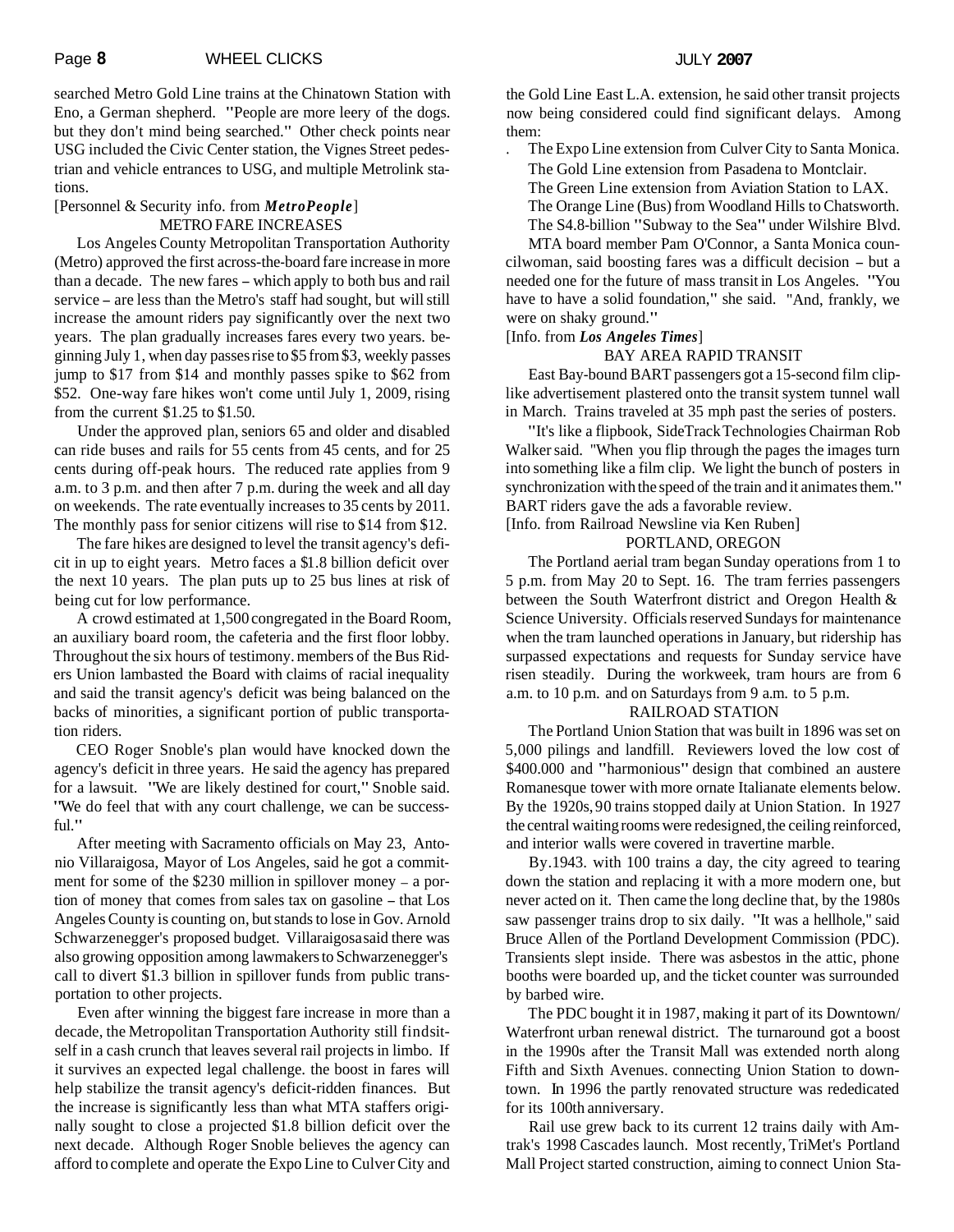tion to Portland State by May 2009. "We took it from a pretty scary place to one of the nicest stations on the West Coast," Allen said.

Like any fixer-upper. the historic station has more work projects than the cash to get to all of them - at least \$20 million by moderate estimates. Despite all the needs, such as seismic retrofit, roof work involving 200 cracked joists, crumbling limestone sills, wood unable to sustain more paint around windows. patched mechanical and electrical systems, asbestos in the basement, Allen maintains that the building is sound.

He also points to the gains: a lounge built for Amtrak: the rebuilt newsstand and lunch counter: the restored original copper bathroom signs and waiting room ceiling; and the 30 tenants attracted since the 1990s. The main tenant, Amtrak, has a lease through 2010, with a renewal option through 2015.

Former restaurateur Ron Paul has wanted to install a public market at the station. For funds, "I think one of the things they need to do is put this on the ballot," Allen said.

[Portland info. from The Oregonian via Caroline Hobson] SEATTLE

An enormous drill broke through the east side of Beacon Hill in the city's south end on May 8, almost a year and a half after it started digging a nearly mile-long tunnel for light rail transit (LRT). The Japanese-built tunnel boring machine (TBM). with its 21-foot diameter cutter head, slowly churned into view a little after 8: 15 a.m. Nearly a football field in length. the TBM was equipped with a laser guidance system that dug the 4.388 foot-long tunnel within *5* millimeters of engineers' plans, said Pat Gould. who was driving the 375-ton machine.

Sound Transit, the mass transportation agency that serves King, Pierce, and Snohomish counties, runs express buses, a commuter train, park-and-ride lots, and an LRT line in Tacoma. Project leaders say the \$1.7 billion Central Link line, running 16 miles from Seattle to the Tacoma International Airport, is on schedule to open in late 2009.

Manufactured by Japan's Mitsubishi Heavy Industries, the TBM made about 50 feet of progress per day on average - <sup>60</sup> feet "once we really got going and once the crews got comfortable with the operation," Gould said. Next up, Sound Transit crews will finish laying the concrete rings that line the tunnel, then take the machine apart, move it back to the west side of Beacon Hill, reassemble it, test it, then start digging the second parallel tunnel.

In November, voters will have their say on a plan to add another 49 miles of LRT to the system, expand express bus service, and improve commuter rail stations. The plan has won approval by the Sound Transit board of directors. Cost of the expansion to the Tacoma Dome in the south, near Mill Creek in the north, and Redmond to the east by 2027 is currently estimated at \$10.8 billion. but could run to S23 billion with inflation, financing costs and other factors, the board was told before the unanimous vote on May 24.

Besides adding to the 15.7 miles of LRT now under construction. the package includes four parking garages, a bus transit center in Bothell, two Sounder rail stations, and studies of potential light rail extensions to Everett, Issaquah, Ballard and Renton and in the Renton-Woodinville rail corridor east of Lake Washington.

The plan would boost the sales tax by a nickel per \$10 purchase. Michael Ennis of the conservative Washington Policy Center said the transit plan would not do much to relieve traffic congestion.

[Info. from The Spokesman-Review via Frank Mares]

#### **BILL TO INCREASE NEVADA RAILROAD SECURITY**

Supporters of a bill designed to increase railroad security in Nevada painted a disastrous scenario of what terrorists could do to Reno, Sparks, and Las Vegas at the State Legislature on April **3,** Assembly Bill 340, sponsored by Bernie Anderson, would force railroad operators to inform state agencies of dangerous chemicals and compounds that move through the state, and require railroad yards and other installations to develop and submit security plans to state agencies.

The bill was heard for the first time at the Legislature just days after a report told of U.S. Department of Energy (DOE) plans to transport up to 4,500 casks of high-level nuclear waste through downtown Reno and Sparks every week for the next 24 years. The plan is part of the DOE strategy to build a rail line to the Yucca Mountain nuclear-waste repository just north of Las Vegas, Nevada officials said,

The Union Pacific Railroad, the only major railroad with yards in Nevada, often stores and transports dangerous substances such as chlorine and propane gas in the state. bill supporters told the Assembly Transportation Committee. With the current state of shoddy security. terrorists could easily sneak into a railroad yard in Sparks or Las Vegas and cause tankers. storage units - or both - to explode, they said.

The concerns about railroad safety are overplayed, said Scott Hinckley, general director of safety and security for UP. The bill singles out UP for terrorism breakdowns but does not address issues with other methods of transportation, Hinckley said. "I'm not convinced that enough is happening on this very important security issue,'' said Assemblyman David Bobzien, D-Reno. The committee will review the bill at a future meeting, he said.

[Info. from Railroad Newsline via Ken Ruben]

## **GEORGETOWN LOOP RAILROAD UPDATE**

by BRIAN BLACK

This past winter has not been a good one for the Georgetown Loop Railroad. The G.L.R.R. is a small tourist railroad operating from Georgetown to Silver Plume, Colorado, over a 3.2 mile portion of the former Colorado Central in Clear Creek Canyon west of Denver. Its scenic highlight is the ride over the restored High Bridge.

As you will recall from an earlier article in Wheel Clicks, the railroads' steam engine No. 12 suffered a broken axle last summer, necessitating placing GE diesel No. 21 into service, and it promptly burned up a traction motor. The former Colorado and Southern No. 9 was placed into service.

The No. 9 operated for about two weeks, when a number of problems came up. About sixty staybolts started leaking, there were issues with the driver springs, and the crew had to constantly fight to get the injectors to work. It was now clear that the engine had been rushed into service too soon, and it was no